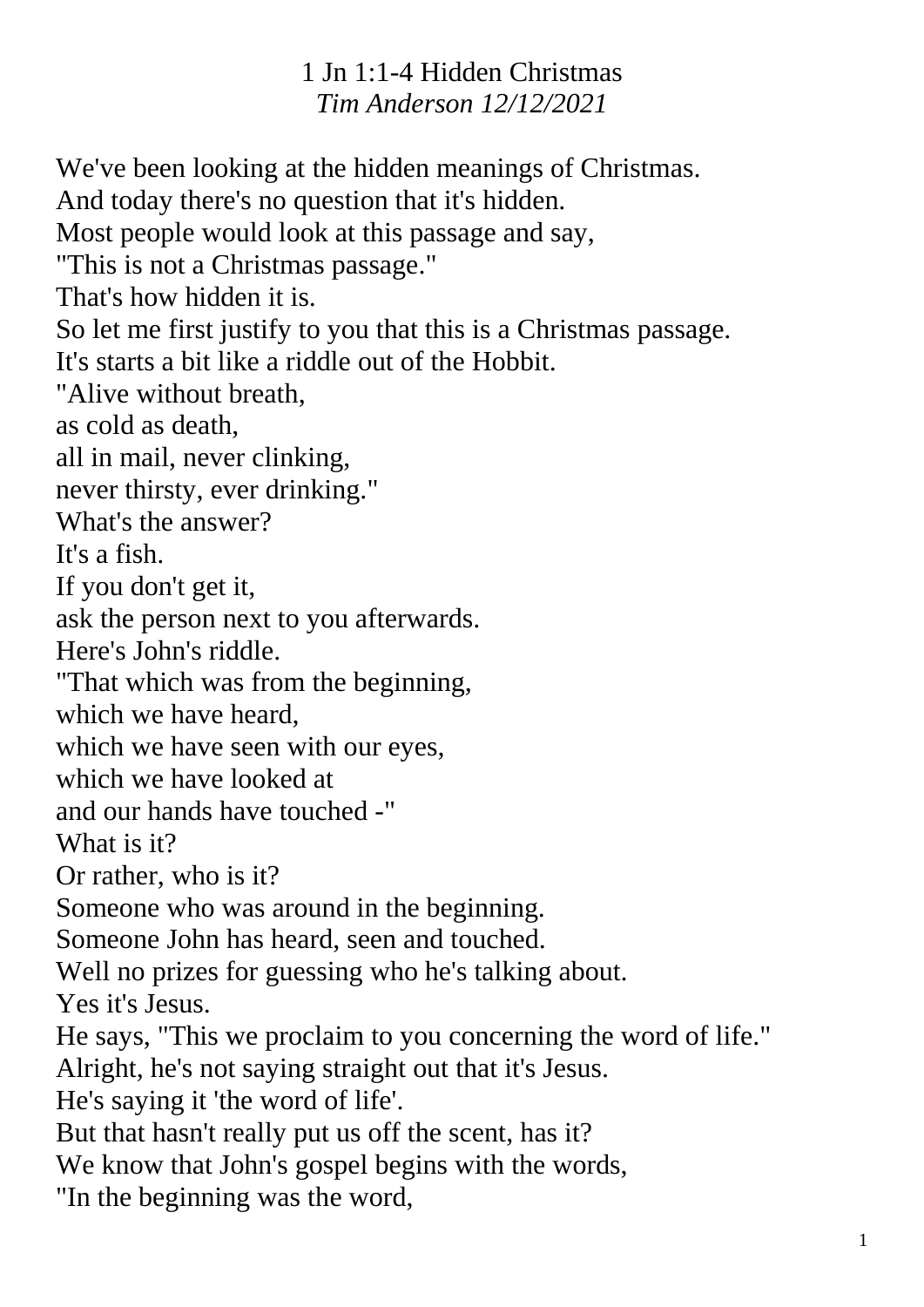and the word was with God, and the word was God, he was with God in the beginning." We know that's about Jesus. So we already know that that John calls Jesus 'the word'. Not just the word, but he was with God in the beginning. The gospel passage continues, "In him was life and that life was the light of all mankind." OK so Jesus is the word who has life in him. And here we are looking for someone called 'the word of life'. It's not rocket science to make the connection, is it? So we've got 'word' - tick. 'from the beginning' - tick. 'life' - tick. It's someone who John has heard, seen and touched. Yep, it's about Jesus. The next verse begins with these words, "The life appeared." Now we already know that the life is Jesus. Jesus appeared. When did Jesus appear? Christmas time. So it's a Christmas passage. You might never have heard it read out in church at Christmas. That doesn't mean it's not a Christmas passage. That just means preachers find it a bit of a struggle convincing folks that it's worth preaching on passages that don't have angels, shepherds and wise men at Christmas. But it has Jesus appearing on earth. So it's fair game in my book.

And here's the claim. It has a hidden meaning of Christmas. What's the hidden meaning of Christmas?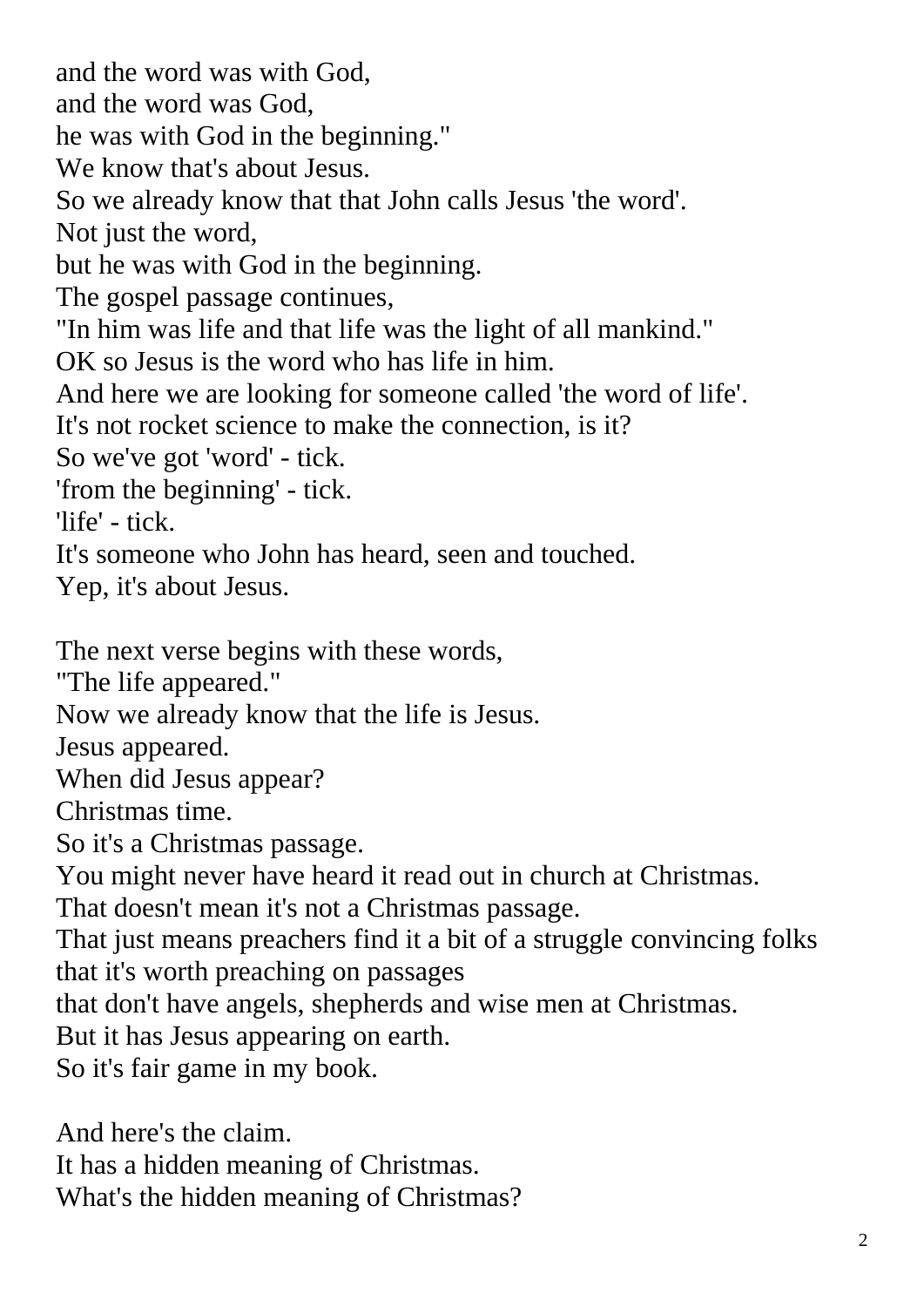The hidden meaning of Christmas is that you can have fellowship with God. "We proclaim to you what we have seen and heard, so that you also may have fellowship with us. And our fellowship is with the Father and with his Son Jesus Christ." "We proclaim to you what we have seen and heard." Well we know what that is. He already said that he had seen and heard Jesus. He proclaims Jesus to them. The benefit is that then John and his readers will be able to have fellowship together. We'll leave aside what fellowship actually means for a minute. But let's just piece together what he's saying. Because John proclaims Jesus to his readers, he and the readers can have fellowship together. The message is that John proclaims Jesus to his readers. His readers put their faith in Jesus. And then as a result of John's readers becoming Christians, John and his readers have fellowship together. There's this funny thing called fellowship that before John's readers were Christians, John couldn't have with them, but now he can have it. But not only does John have fellowship with them, now both John and his readers have fellowship with God. Now for the Pentecostals out there, fellowship with God includes the Holy Spirit.

Just because John says,

"Our fellowship is with the Father and with his Son, Jesus Christ," doesn't mean that John has forgotten the Holy Spirit.

It doesn't mean

that John thinks you can have fellowship with the Father and the Son but not the Holy Spirit.

It doesn't mean that John is one of the frozen chosen who needs the fire of the Holy Spirit to empower his faith.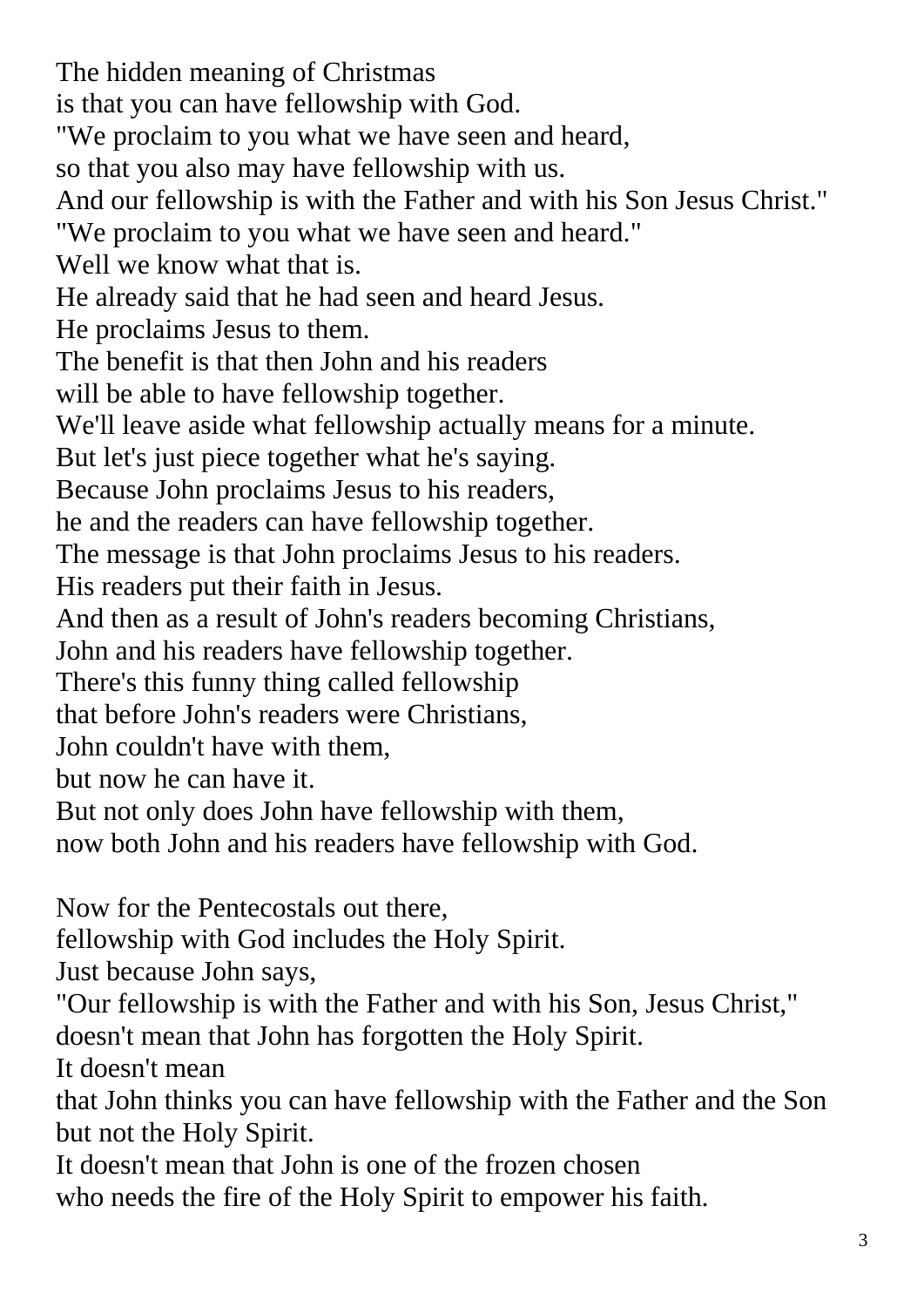It just means that when John says one of the members of the Trinity, he means all of them, because there is one God. And the Holy Spirit is less spoken of because his job is to point people to Jesus. But Yes to the relief of all the Pentecostals, you can have fellowship with God: Father, Son and Holy Spirit. The hidden meaning of Christmas. Jesus has appeared, which means that you can have fellowship with God. Which leaves us with the question of what fellowship is. Here's something it can't possibly be. It can't possibly be a cup of tea and a biscuit while chatting after church. Because you can't have a cup of tea and a biscuit and a chat with God after church. So what is this fellowship that John and his readers have with each other and God? Well here's a recent story from Holy Trinity to explain what fellowship is. A few weeks ago we had a working bee to take out some scrubby bushes and trees and an old broken down bit of fence. About half a dozen of us were working together on this little project. And when we got to the end we could stand back and look at the nicely cleaned up bit of land, and say, "Look what we achieved together." That's a bit of a picture of fellowship. Working together on some goal that you are united about. It's not just the work itself. It's the unity you have with the other people you are working with. Working together on something actually builds a relationship between you. I remember my first job. It was the summer holidays after I finished year 12. I had a couple of months until uni started.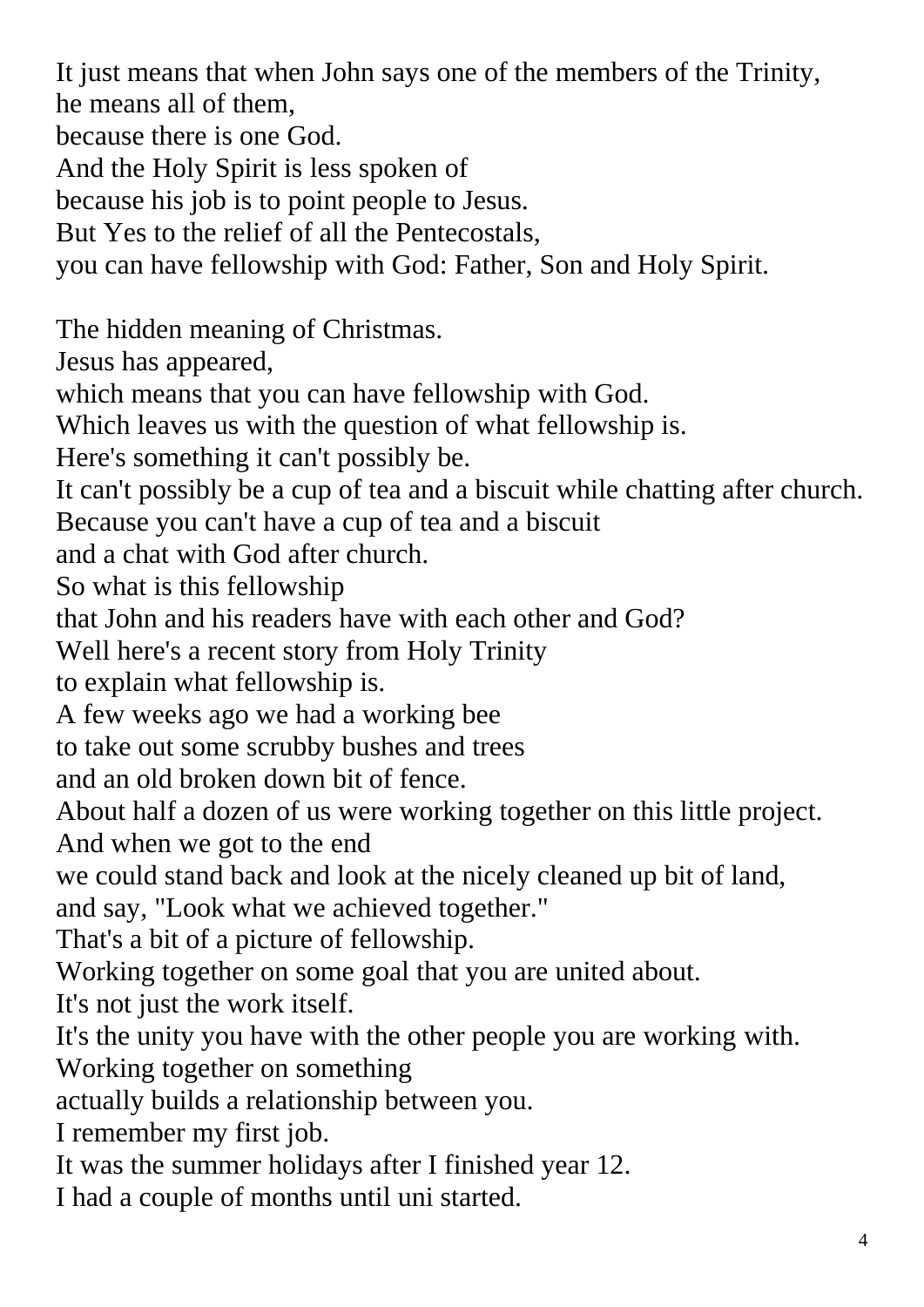And I had nothing I needed to do. The man who lived around the corner from our place offered me a job in his factory. His factory made LPG gas tanks to go in cars. My job was in the store, working with 3 other guys. We took the tanks and loaded them onto trucks to go wherever they went. So I worked at this job for 2 months. It wasn't a long term job for me. Definitely not a career path. Something to fill in time and earn some pocket money. My last day came. And as I was walking from the store to the car for the last time. It would have been a couple of hundred metres walk, I cried and cried. 18 year old, rarely shows his emotions, future mathematician. But overcome with emotion because I was losing this sense of togetherness that comes from working together with other people on a common goal. You could fairly say that I was mourning the loss of fellowship. Now fellowship doesn't have to be work. You could be at the cricket. Imagine being at the Gabba this week. Australia destroying the English batsmen. Would have been a great place to be. Now you could just go and sit in the stands and watch.

But if you put on your green and gold zinc cream

and go and sit with the other people wearing green and gold zinc cream, and shout together the same chants of encouragement to your players and derision to Poms,

then you would get this sense of fellowship.

Now it's pretty shallow.

It won't last long after you leave the stadium.

But there is a contrived fellowship there.

Enough so that you might give a complete stranger a high five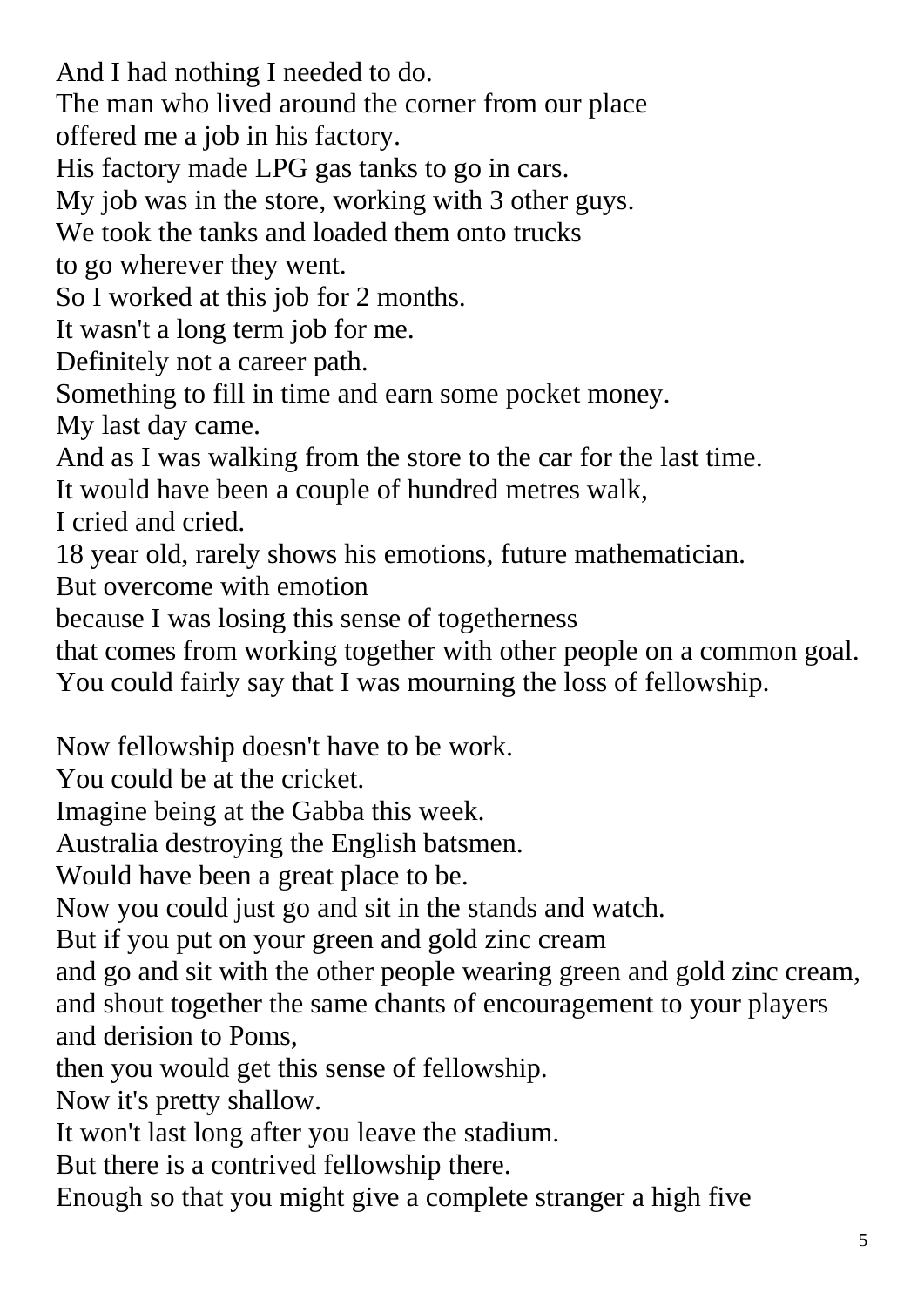when an English wicket falls. Which was 10 times on the first day, just saying.

So what is the fellowship that Christians share? Well we are working together following Jesus. Just like when you are at a working bee, you are striving alongside other people with the same goal in mind. The goal is building God's Kingdom. Just like me working at the LPG gas tank factory, you feel this sense of closeness with those who work alongside you. I can go on holidays and turn up to a random church with people I've never met before, and feel a strong sense of unity with these brothers and sisters. Why so? I've never met them before. Because we share a common bond through our faith in the Lord Jesus. This is a far stronger bond than you share with people who support the same sporting team as you or with people who work alongside of you in your job. This bond is one that lasts forever. Beyond the grave. We will be united with these people for eternity.

But the fellowship that John is talking about is even better than that. This is a fellowship that is between us and God.

"Our fellowship is with the Father and with his Son Jesus Christ."

How do we have fellowship with God?

The root of the word for fellowship is 'sharing'.

It means a relationship of mutual sharing.

We don't just know about God.

We know God in a personal way.

And we are known by God in a personal way.

We all like it when our stories are listened to.

You can tell that by how strong the temptation to interrupt can be when someone else is telling their story.

We have our own story that we want to insert into the conversation. And it can be very frustrating when you are having a conversation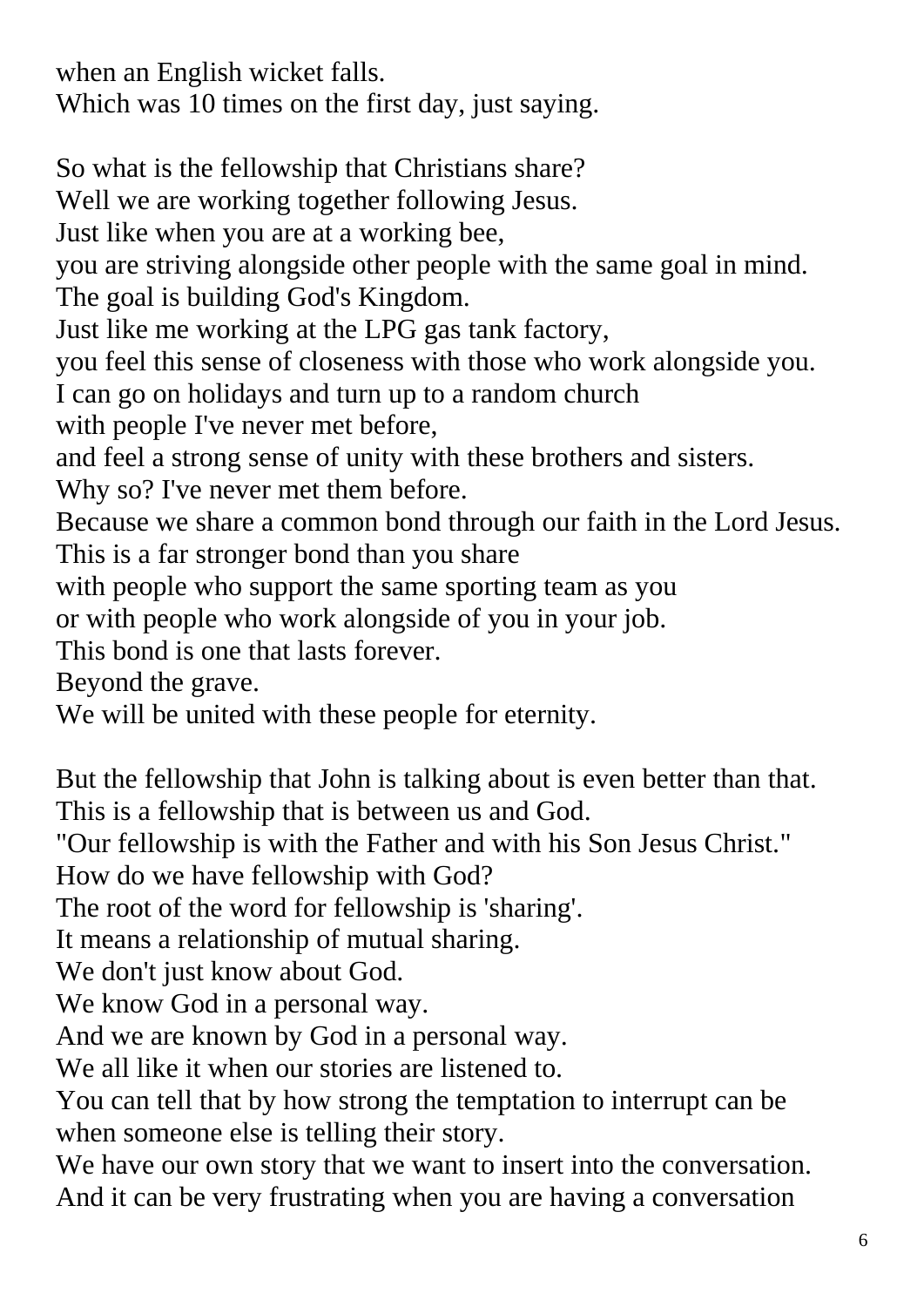with someone who always has to be the one telling the story. They're never interested in your story. God is always interested in hearing your story. You can tell him your story and he will never get bored. He won't interrupt. Prayer can be a lot more than a shopping list. And if you've got space in your life for his story, well he's written it down in the Bible. When we are with people we love, we actually want to hear their stories. We're not bored by them because we want to get to know them better. You can get to know God better in a personal way by listening to his story. We find out what makes people tick,

what makes them annoyed,

what their passions are,

where their sense of fun is

all by listening to them.

You can get to know God in the same way.

Evangelicals have traditionally used language like, "Having a personal relationship with God." and "Inviting Jesus into your heart". Some people shy away from that kind of language. They find it an overly familiar way to talk about the holy God who created the universe. Maybe their faith is focused on believing the truths of the Scriptures. But I think God wanted us to be personal and familiar with him. Jesus calls his disciples 'friends'. He tells them they are not servants anymore. They are friends. There has to be a familiarity and intimacy that comes with that. And the hidden meaning of Christmas in today's passage, is that Jesus has appeared to us, and so we can have fellowship with God.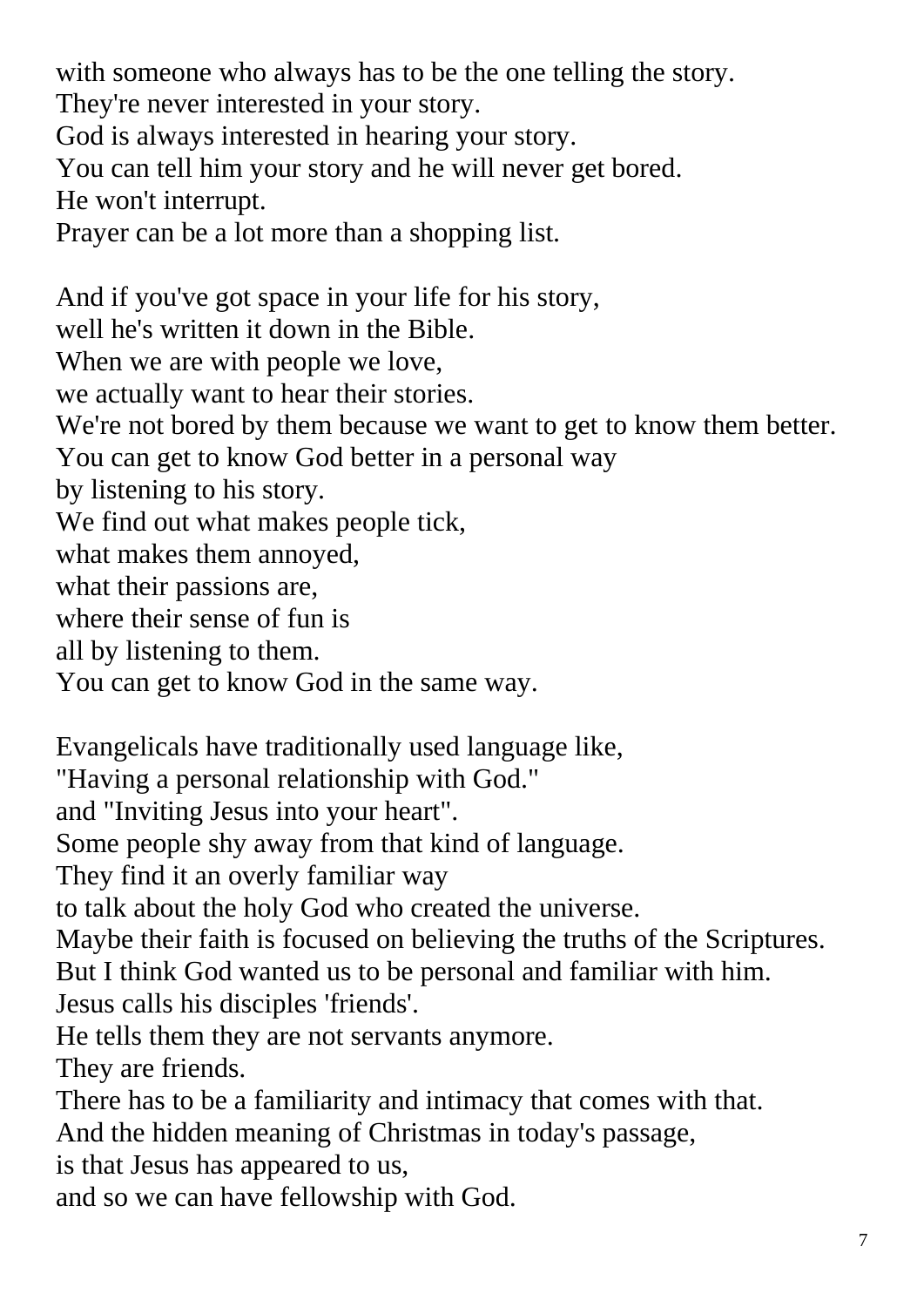I think that means a personal relationship with God.

Now what is the result of a personal relationship with God? 1:4 John says, "We write this to make our joy complete." I'm not exactly sure what he means by this.

My guess is that his personal fellowship with God gives him great joy, but when he proclaims what he has seen and heard to his readers and they have personal fellowship with God too,

then his joy will be complete.

In any case, this much at least we can say with confidence.

John thinks the result of a personal relationship with God is joy.

The angels said the same thing to the shepherds.

Lk 2:10 "I bring you good news

that will cause great joy for all the people."

And notice that in line with our theme of a personal relationship,

the shepherds went and became personally acquainted

with the Saviour who was born that day.

The didn't only hear the news.

They also went and checked it out for themselves.

The Bible doesn't tell us

if Mary was giving out cuddles of the new born baby.

But if she was, the shepherds were first in the queue.

And cuddling a new born baby will bring joy to hardest of hearts.

Isaac Watts puts it this way. "Joy to the world, the Lord is come. Let earth receive her king. Let every heart, prepare him room."

No question in that carol,

that Joy comes because of the appearing of Jesus. And the appearing of Jesus results in fellowship with God,

which Isaac Watts expresses as our hearts preparing him room.

That sounds a lot like inviting Jesus into your heart,

some centuries before it became an evangelical cliché.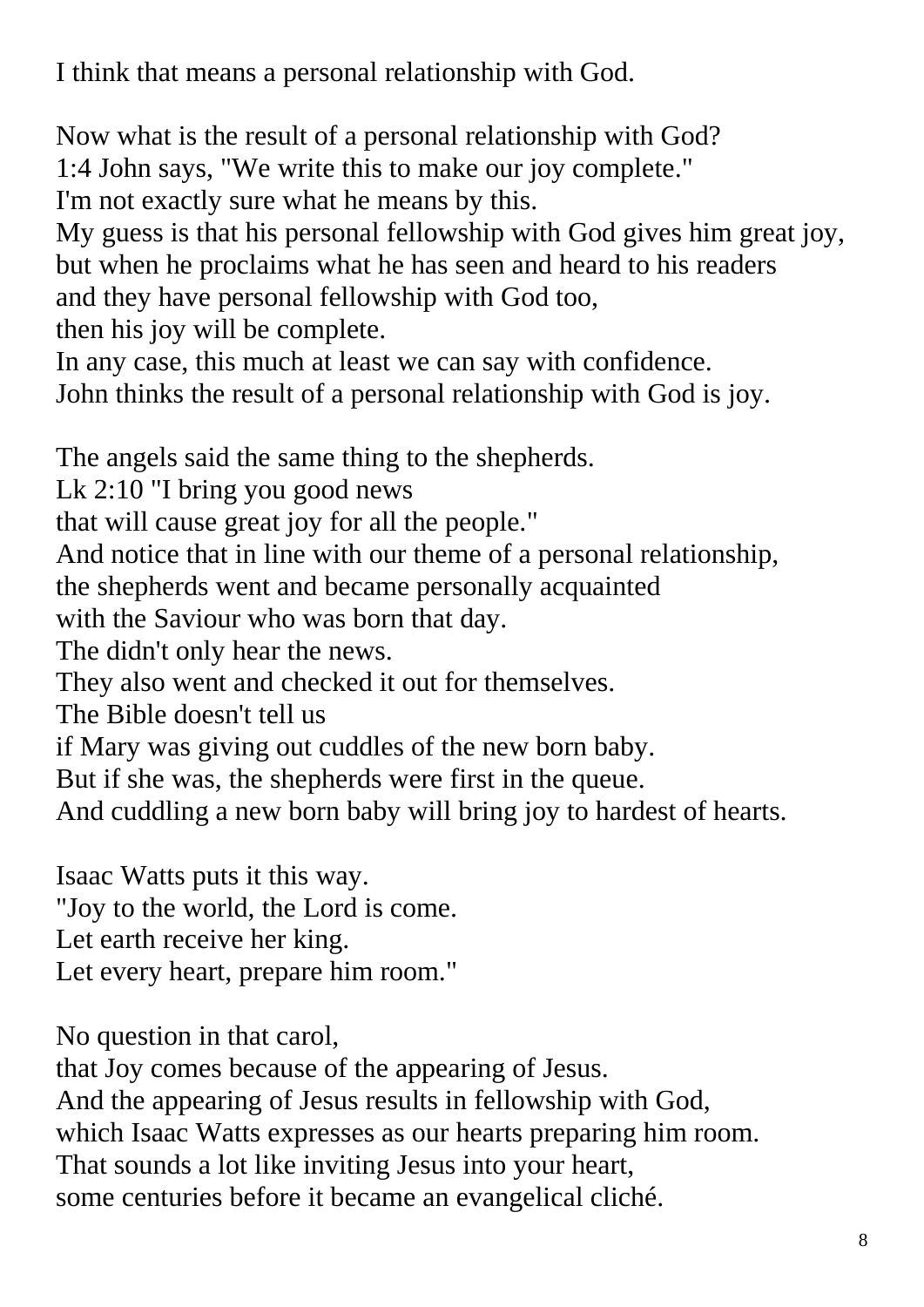How can we kindle that joy in our hearts? Of course it should be a joy that is confined to Christmas time. Our fellowship with the Father and his Son Jesus Christ is available all year. The point of Christmas is to remind us to spend some time reflecting on the coming of the Lord Jesus.

But the results of that coming should be with us always.

But at this time of year, I think singing some Christmas carols is a great way to kindle the joy of the Saviours coming in our hearts. I quoted "Joy to the World" a moment ago. But a bunch of the carols express the wonder of God appearing among us. And if you have their words going around in your head, then they must kindle your joy.

O little town of Bethlehem.

"How silently, how silently, the wondrous gift is given! So God imparts to human hearts the blessings of his heaven."

Hark the Herald angels Sing. "Joyful all ye nations rise, join the triumph of the skies."

"O come all ye faithful, joyful and triumphant."

There's joy laced in the Christmas carols like brandy in a Christmas cake. Don't forget to turn them on this Christmas.

But don't forget too what makes John's joy complete. It's not just his own fellowship with Father and the Son. It's his fellowship with his readers. He proclaims the appearing of the word of life. And then he has fellowship with the people he proclaimed it to.